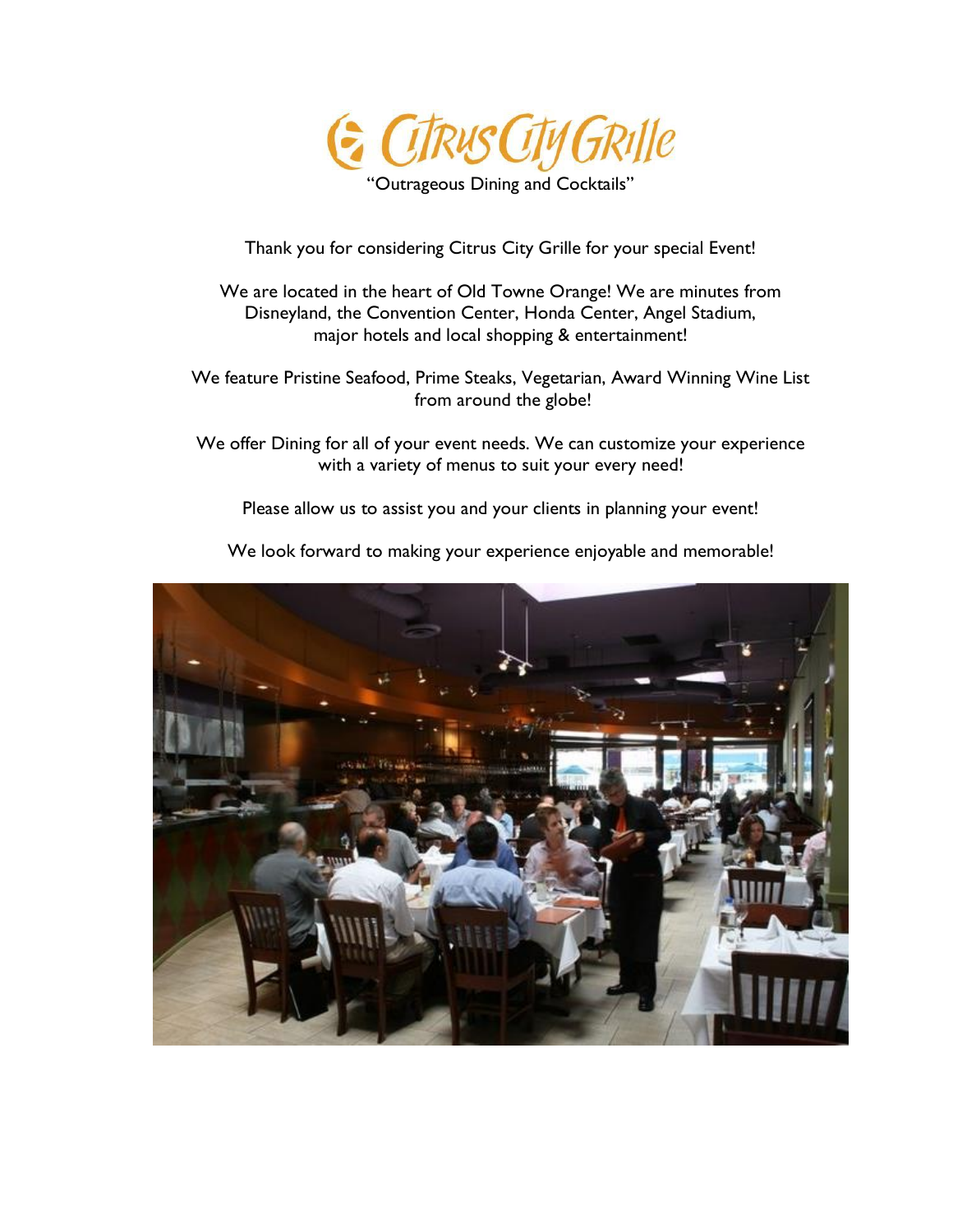### **BANQUET LUNCH MENUS 15 or more Guests**

## Two-Course Lunch (Salad and Entrée) Three-Course Lunch (Salad, Entrée, and Dessert)

### **SALAD**with**FOCACCIA BREAD AND DIPPING SAUCE**

(Please Select One Option) Organic Mixed Greens, Caesar Salad

# **ENTRÉES**

Parties of **15-40**, Please Select Three Entrée Options Parties of **40-75**, Please Select Two Entrée Options

#### 2course/3course

All entrées include your choice (please Select Two) Mashed Potatoes, Jasmine Rice, Roasted Potatoes, Grilled Asparagus, Market Greens, Roasted Beets

### **DESSERTS**

(Please Select One) Crème Brúlée, Bread Pudding, New York Cheesecake, Chocolate Fantasy

All entrées include soft drinks or Coffee All prices are subject to change. California Sales Tax (7.75%) and 20% Service Charge are additional.